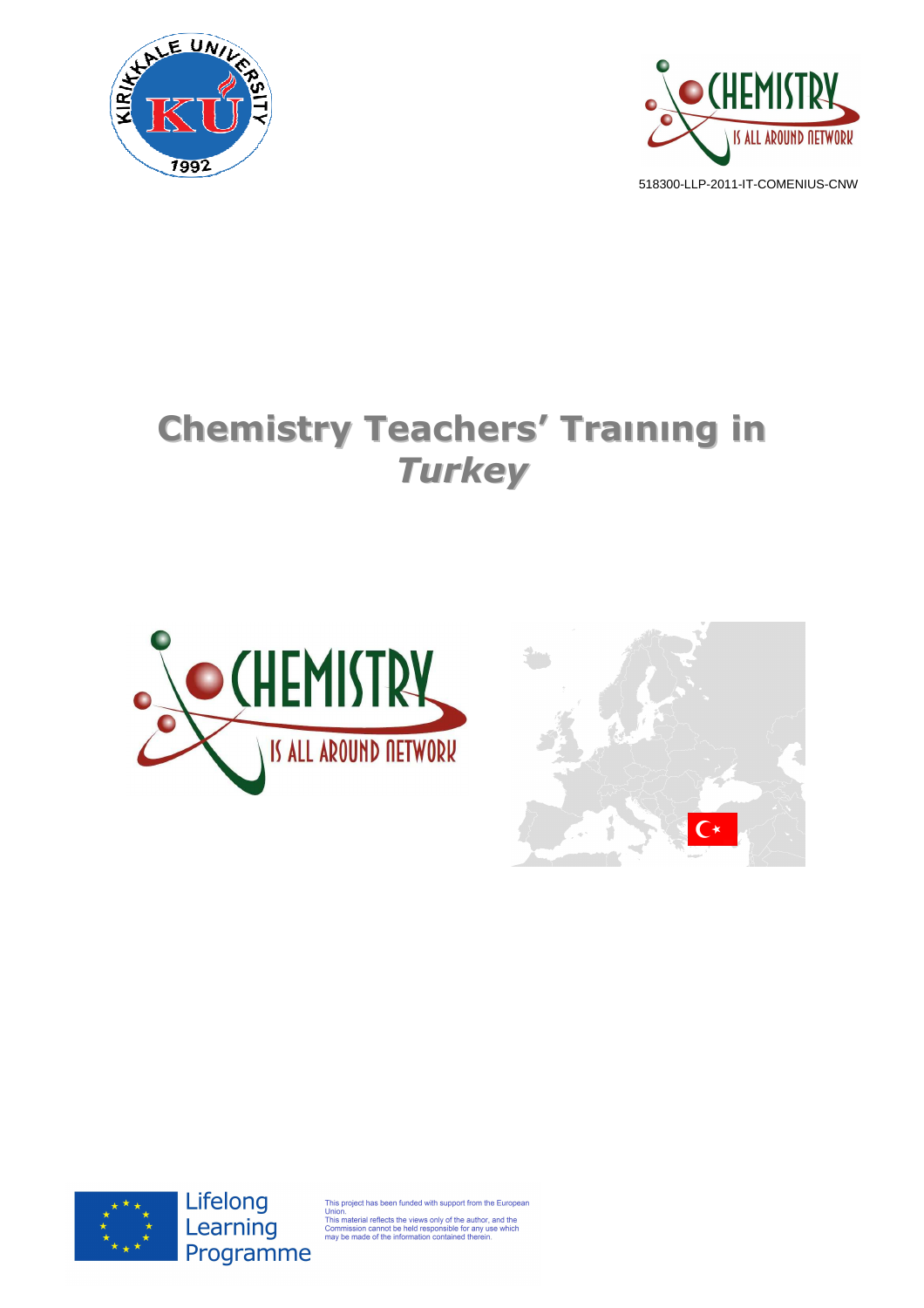



# **CHEMISTRY TEACHERS' TRAINING IN TURKEY**

**MUSTAFA BAYRAKCI<sup>1</sup> , MURAT DEMIRBAS<sup>2</sup>**

SAKARYA UNIVERSITY EDUCATION FACULTY<sup>1</sup>, KIRIKKALE UNIVERSITY EDUCATION FACULTY<sup>2</sup> (TURKEY) mustafabayrakci@hotmail.com, muratde71@hotmail.com

# **Abstract**

In this report, a general overview of training of science teachers and chemistry teachers in the Turkish context has been carried out. In addition, positive effects and features of Chemistry is All Around Network project activities on the training and teaching of chemistry teachers have been overviewed and clarified. The initial part of the report comprises the current situation of initial and in-service training of science teachers with special focus on chemistry teachers in Turkey. Various studies and researches on the training of science and especially chemistry teachers were reviewed, examined and evaluated. Moreover, an analysis of the effects of Chemistry Network Portal on the training of chemistry teachers has been carried out. The results and suggestions from the workshop which has been organized by the network of teachers and experts from Turkey have also been presented.

# **1. National Situation on Teacher Training**

Education is a phenomenon that it is in the every phase of individuals' lives from birth to death. Education consists of political, social, cultural and individual phenomena, so it is very difficult to be defined. Every country has formed their educational systems. Teachers who are one of the most important factors, determine the quality of education, have the most important role in the development of the countries, and have the quality of educating human resource and transferring to the next generation. In this respect, teachers who have important roles in the education, teaching process and individuals' development should have the qualifications in the level of improving education and students' quality. In other words, with unqualified teachers it is not possible to have both skilled and qualified education. At this point, teacher training process is very important (Cit. Çakmak etc).

The founders of the Republic not only reformed the teacher training institutions that they took over from the Ottoman Empire according to the fundamental values of the Republic, but also tried to establish new institutions that train teachers. Teacher training which was conducted by Ministry of National Education according to an employment based policy all along was left to universities in 1982 (Bilir, 2011). However, teacher training in the history of Turkish education starts from the 19<sup>th</sup> century. "Dârülmualimin-i Rüşdi" was the first teacher training school that was built on the 16 March 1848 in Fatih in İstanbul until the middle of the 19 th century. This school, with 3 year training education had continued till 1868. In 1868, "Dârülmualimin-i Rüşdi" had been established for only male students to train them as primary teachers. In 1870, however, Darüllmuallimat Female Teacher School had been established for only females. The first Higher Education School "Darülmuallimin-i" Aliye had been opened in 1891. Darülmuallimins first had been changed to be "Muallim School" in 1924 and then in 1935 had been changed again to be "Muallim Mektebi". On the  $22^{nd}$  March 1926, with the 789 number Maarif Law Teacher Schools and Village Teacher Schools had been opened but they had been closed after 4 years since they had not reached their aim. Gazi Pedagogy Institution that had been opened in Konya in 1926 and then had been moved to Ankara in 1930 had trained teachers for secondary schools. In later years, it had become to be known as Gazi Secondary Teacher School and Education Institutions respectively. In 1937, with the Law of Village Trainers, Village Training Dormitories that had composed the first step of Village Institutions had been opened. According to the Law of Village Institutions that had been enacted in April in 1940, those schools were to take students from their villages and train them without isolating them from their environments. However, at the end, all the Village Institutions were closed in 1954 and redesigned under the name of elementary teacher training



Lifelong Learning Programme

This project has been funded with support from the European This project has been funded with support from the Europe<br>Union.<br>This material reflects the views only of the author, and the<br>Commission cannot be held responsible for any use which<br>may be made of the information contained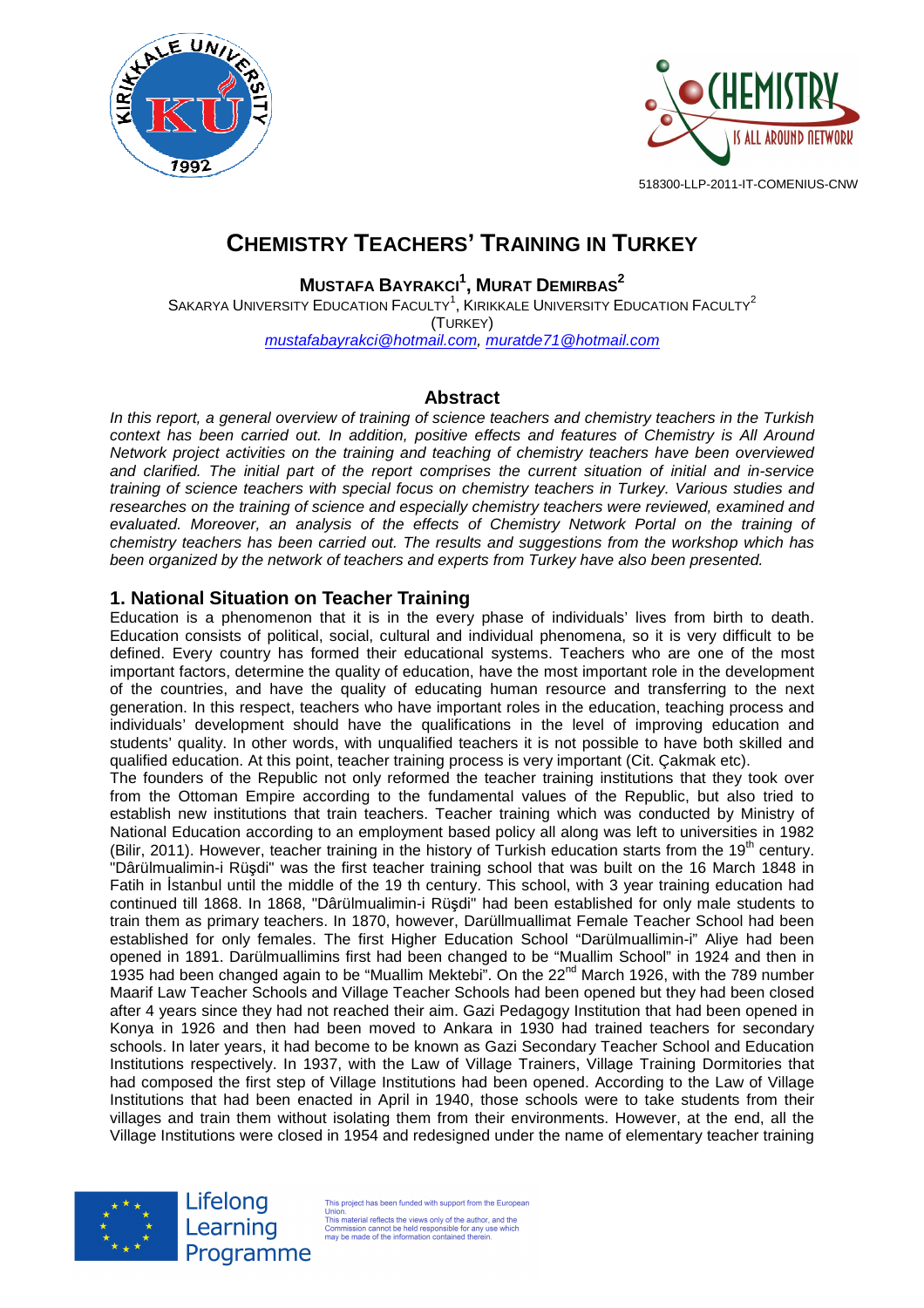



school with 6-year duration (Cit.Çakmak, Gezer Faslı and Atanur Baskan, 2013). On the 14 June 1973, Educational Institutions with 2-year duration were opened to train primary school teachers in higher education Higher Education Law with the 2547 number that was introduced in 1981, all the institutions training teachers were gathered under the roof of Higher Education on the 20 July 1982 (Cit. Çakmak etc).

#### **1.1 Initial Teacher Training**

For restructuring teacher education programmes and raise standards in education in schools, YOK and MEB have collaboratively prepared the National Education Development Project (NEDP). The project which was put into effect in 1998, introduced new concepts and important changes to the teacher education system in Turkey. These changes included the revision and restructuring of the partnership between schools and universities, developing an accreditation programme for the teacher education courses and defining standards expected from intending teachers. In addition, at the school level, for the first time, the quality of classroom teaching has started to be questioned and a need for a shift from traditional teacher-centered classrooms to more pupil-centered ones has been emphasized. Classroom learning has been intended to be 'active, purposeful and goal oriented' and teachers would be educated accordingly (Odabaşı Çimer and Çimer, 2012).

During 2012-2013 academic year with 4+4+4 education system compulsory education was increased to 12 years (www.resmigazete.gov.tr ). Nowadays, in Turkey, education starts at the age of 3 with preschool that is not compulsory and education covers the compulsory education that goes up to the age of 18. As of 30 September 2012, children 66 month old start first class at elementary school. Compulsory education is implemented as 4+4+4 system. First 4 year covers elementary school, second 4 year covers secondary school and third 4 year covers lycee. Students who want to continue their education have to pass YGS (Higher Education Access Exam) and LYS (Undergraduate Placement Exam) that are held by ÖSYM (Student Selection and Placement Centre). Students can start their university after their placement is done by ÖSYM (Çakmak etc, 2013).

The student teachers first attend the classes and observe the experienced teacher during their university education. The students are assessed according to the rules of their own university assessment and evaluation conditions. They are assessed by the course teachers. After attending to the classes as observers for a certain period, the student teachers can teach in the classes under the guidance of the class teacher or the lecturer from the university. The teacher candidates, who successfully attend a four-year initial teacher training program, get a Primary Teacher Diploma. After the students graduate, they have to pass the Examination for the Selection and Placement of Candidates for Professional Posts in Public Organizations (KPSS) and get a certain grade in order to be appointed. Those who are appointed have to work for a year and be assessed again before they are called professional teacher (Kilimci, 2009).

#### **1.2 In-service Teacher Training**

In-service training is accepted as an effective method of increasing the knowledge, skills and positive beliefs of teachers. It is a process used to continue the teachers' education once they have received their certification in teaching and are employed in a professional position. The Education Information Network in the European Union (EURYDICE) defines in-service training as 'a variety of activities and practices in which teachers become involved in order to broaden their knowledge, improve their skills and assess and develop their professional approach' (Cit. Bayrakcı, 2009).

The in-service Teacher Training Department at The Ministry of National Education is responsible for all the training events. This department prepares an annual teacher training program every year, which includes training events for all teachers - not only English teachers - for the whole academic year. The teachers apply for the training or refreshing events on line and the Teacher Training Department approves or refuses the applications. The teacher training system in Turkey is centralized and managed from the capital city, although there are teacher training departments in every national education liaisons. Once the teachers' applications are accepted, all the expenses are funded by the Ministry of Education (Köyalan, 2011).



Lifelong Learning Programme

This project has been funded with support from the Europear This project has been funded with support from the Europe<br>Union.<br>This material reflects the views only of the author, and the<br>Commission cannot be held responsible for any use which<br>may be made of the information contained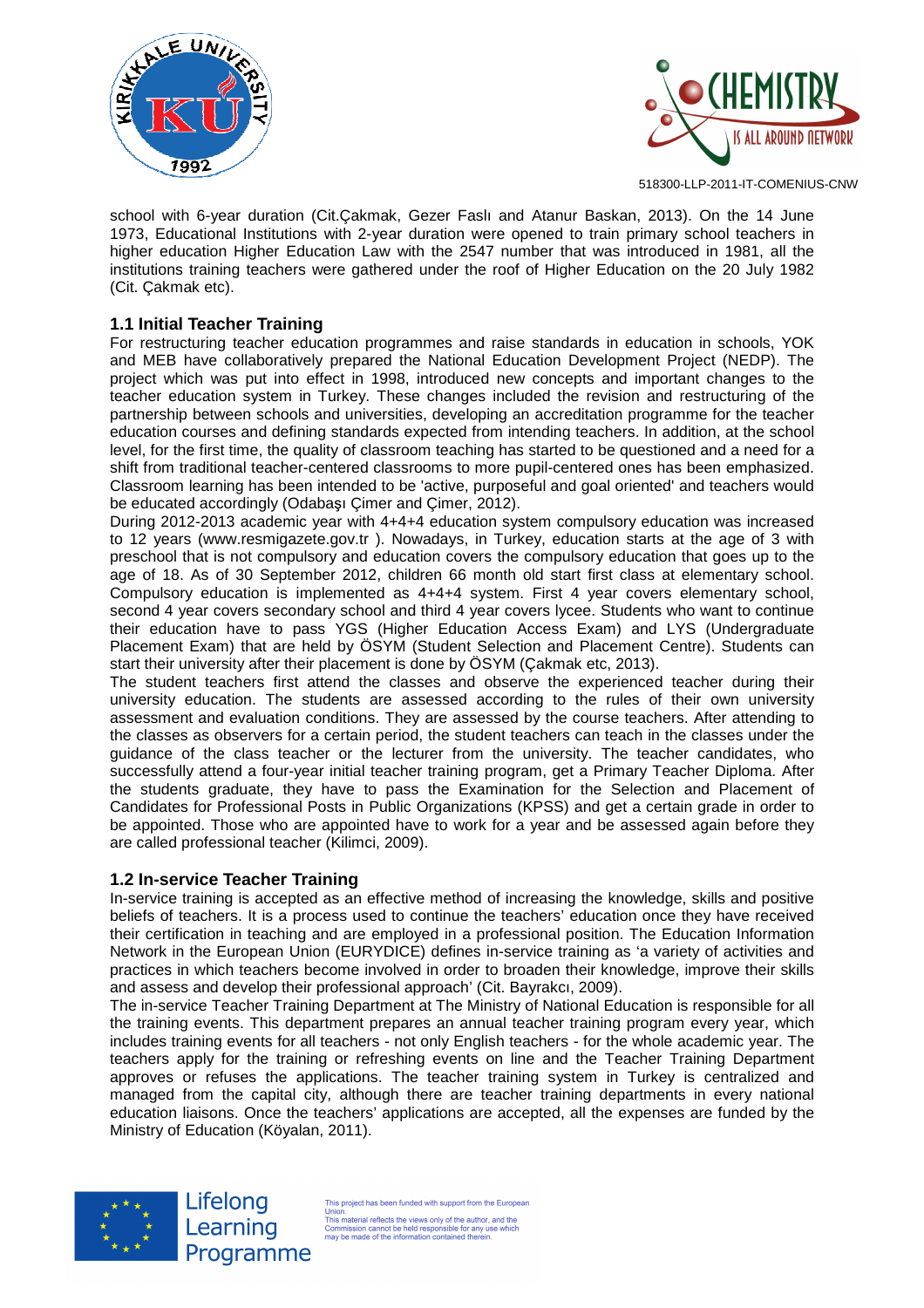



According to the Civil Servants' Law and the National Education Principal Law, Turkish teachers should attend in-service training programs in order to continue their professional development (Devlet Memurları Kanunu, 1965; Milli Eğitim Temel Kanunu, 1973). In-service training activities are planned and carried out by the Department of In-Service Training in the Ministry of National Education. Law 3797, which refers to the organization and functions of the Ministry, defines the duties of the Department of In-service Training as carrying out 'all services about the professional development of the staff of the Ministry via in-service training and other methods in the country and abroad'. In-service training activities used to be conducted solely at the national level until 1993. But these courses were very inadequate in terms of quality and quantity. The Ministry decided to share its authority with local educational directorates in order to enhance the in-service training programs and professional development of teachers. An expert from the Department of In-Service Training notes that (Bayrakcı, 2009):

"Before 1993, in-service training activities were only at the national level. The Department of In-Service Training were planning and organizing the activities. Even with the help of universities, the number of the courses and the participants were extremely limited compared with overall number of the Ministry's staff. Moreover, financing teachers to come and stay in the central places to take inservice training was very expensive."

There is virtually no systematic in-service training program for teachers according to their years of experience. The only such program is internship training (Bayrakcı, 2009). As part of the teacher training programme, trainee teachers are required to undertake a practical placement within a school every semester. The first semester is spent observing the teachers and students in the classroom. During the second, they begin to assist teachers with lesson planning and marking assignments. Trainee teachers cover other aspects of teaching during this year, such as school administration and teaching legislation and regulations. Practical training normally ends at the end of one year by the evaluation of the tutor and an inspector coming from Ministry of Education (www.webcache.googleusercontent.com).

In the first year of the profession, all teachers are considered intern teachers and they take three different training programs: basic training, preparatory training and practical training. These training programs are conducted by the local National Education Directorates. After these programs there aren't any systematic training activities that teachers must participate in. However, they can apply for the grants provided by EU Comenius teacher training program and attend conferences, seminars, workshops if they want.

#### **2. Assessment of the National Training of Science Teachers**

Beginning in 2010 the exam is now similar to the **ÖSS-ÖYS system** in terms of topics. Students take the Transition to Higher Education Examination (YGS) in April. Those who pass the YGS are then entitled to take the Undergraduate Placement Examination (LYS), the second-round exam in the new system taking place in June. Students who only take the YGS, in which students have to answer 160 questions(Turkish language(40), maths(40), philosophy(8), geography(12), history(15), religion culture and morality knowledge(5), biology(13), physics(14) and **chemistry**(13)) in 160 minutes, are able to apply for associate degree programs. There are five LYS sessions whereas the previous university entrance system, the ÖSS, which was held once in a year throughout the country. Results are announced in July and students have to make their university preferences by the first week of August. They are placed in courses according to their scores and this is announced at the end of August (www.en.wikipedia.org).

The most significant reason why ÖSS is being conducted instead of personal interviews is the fact that the total capacity of universities is 450.000 while the number of candidates wanting to study at a college is 1.6 million and is increasing every year. However, **"Life = 180 minutes?"** is a slogan used by TED (Turkish Education Association) in order to criticize the ÖSS system for attempting to encompass all the work of a student throughout his or her 12 years of academic life in a 3 hour multiple choice exam. This is arguably unfair; however, the president of the ÖSYM exam board states that "ÖSS is the only available university entrance system until the number of people who apply to universities is lowered" (www.en.wikipedia.org). Therefore, the student selection system for higher



Lifelong Learning Programme

This project has been funded with support from the European This project has been funded with support from the Europe<br>Union.<br>This material reflects the views only of the author, and the<br>Commission cannot be held responsible for any use which<br>may be made of the information contained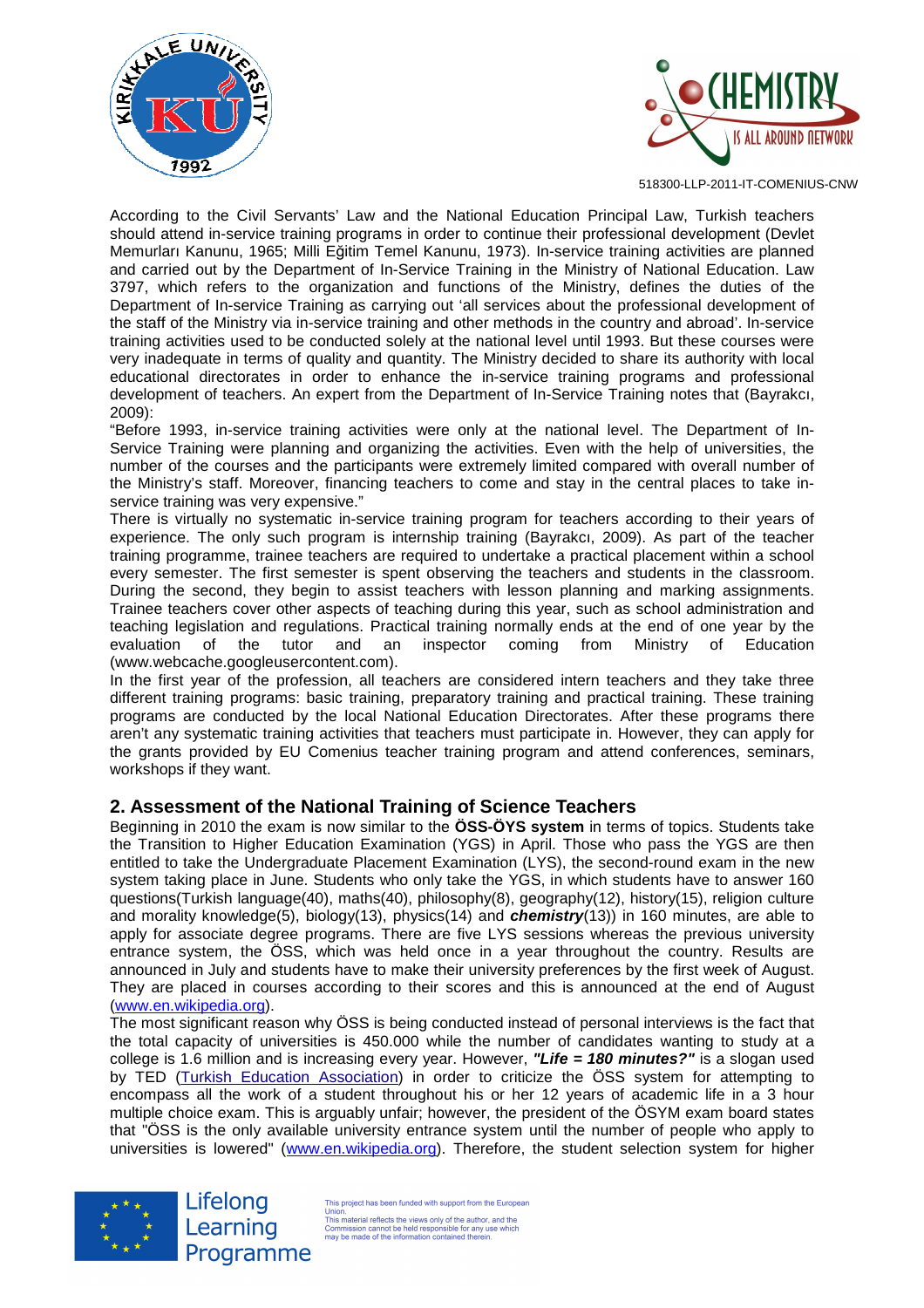



education is a **torminous** process from the point of students who do not want their lives to be evaluated with few-hour, and the authorities who want to keep the system working.

In addition to a selection exam for higher education, there is also an exam for selecting pre-service teachers to work within the structure of the Ministry of National Education. In Turkey the students are assessed according to the rules of their own university assessment and evaluation conditions during the higher education. They are assessed by the course teachers. The teacher candidates, who successfully attend a four-year initial teacher training program, get a Primary Teacher Diploma. After the students graduate, they have to pass the Examination for the Selection and Placement of Candidates for Professional Posts in Public Organizations (**KPSS**) and get a certain grade in order to be appointed. Those who are appointed have to work for a year and be assessed again before they are called professional teacher (Kilimci, 2009). The content and validity of the KPSS are questioned by many institutions and individuals. With this examination system, the appointment to some fields of study requires very high scores, while some others very low scores. In the end, the teachers appointed through these two groups of appointments are evaluated in the same category and the pre-service teachers' chances either increase or decrease according to their fields of study. Due to all these aspects, the PPSE serves as a preliminary examination rather than a measurement exam (Altun Yalçın, Özturan Sağırlı, Yalçın, S. and Yalçın, P., 2012 ).

When we examine the **in-service teacher training** (IST) in Turkey, we can say that there are some problems and needs in the system. Some of the major problems can be presented as follows:

- In-service training activities are so limited for great number of teaching staff in schools.
- The finance for in-service training is definitely not enough.
- It is costly and it is not given those administration and travel fees to joiner teachers.
- There is no award or diploma for teachers who successfully finished course.

Consequently, generally theoretically-based and it is insufficient for development of professional skills and education for teachers.

#### **3. The Impact of the Project on Teacher Training**

The workshop about training of chemistry teachers was realized with 15 participants in Education Faculty of Kırıkkale University on May 29, 2013. 3 of them were experts and 12 of them were researchers and teachers. the issues discussed and the following suggestions have been put forth about "Chemistry is all around Network Project".

The name of all the participants and the name of the institution they belong to;

Murat Demirbaş, Kırıkkale University; Mustafa Bayrakcı, Sakarya University; Mine Özkurt, Şehit Fatih Kemal Yarar Ortaokulu, Abdullah Anıl Hoşbaş, Kırıkkale University; Nurcan Ertuğrul, Hacıibrahimuşağı Ortaokulu, Gamze Özbek, Kırıkkale University, Gülşah Tanrıverdi, Periyot Etüt Eğitim Merkezi; Ramazan Göğüş, Karakeçili Çok Programlı Lisesi; Hüseyin Miraç Pektaş, Kırıkkale University; Erdem Çakır, Pİ Analitik Özel Eğitim Kurumları, Mehmet Polat Kalak, Alfen Özel Eğitim Kurumları, Ömer Faruk Şen, Kırıkkale University, İbrahim Ethem Yavuz, Bahşılı Atartürk Ortaokulu, Süleyman Seren, Kırıkkale University, Elif Tuğçe Karaca, Kırıkkale University.

Training Pre-service and In-service Chemistry teachers is an important issue. In this regard, it is necessary that doing more and more applications, informed about new teaching methods and techniques, having enough knowledge about how to use measurement and evaluation for Pre-service teachers. Teachers have been made Emphasis on these issues at the workshop. Furthermore, teachers in service have stated that they are participated in many in-service training courses which are organized by Ministry of National Education, remaining the theoretical level and not very concerned with their fields. The courses should be more practical rather than theoretical.

Teachers have stated they know about Theoretical structure of methods but they have trouble with the application. For instance they have explained that they do not know how to use the methods and techniques such as analogy, concept maps, V-diagram, Case study. Önen, Mertoğlu, Saka and Gürdal (2009) studied with 104 teachers and 26 of them belong to branch of chemistry in their research that is named "In-service training of teachers on teaching methods and techniques to the Summary Effect: Öpyep Example (ISE)". Before ISE teachers stated that they used methods of teaching techniques such as laboratory, computer-assisted instruction, brain storming, event inquiry, group work, games,



Lifelong Learning Programme

This project has been funded with support from the European This project has been funded with support from the Europe<br>Union.<br>This material reflects the views only of the author, and the<br>Commission cannot be held responsible for any use which<br>may be made of the information contained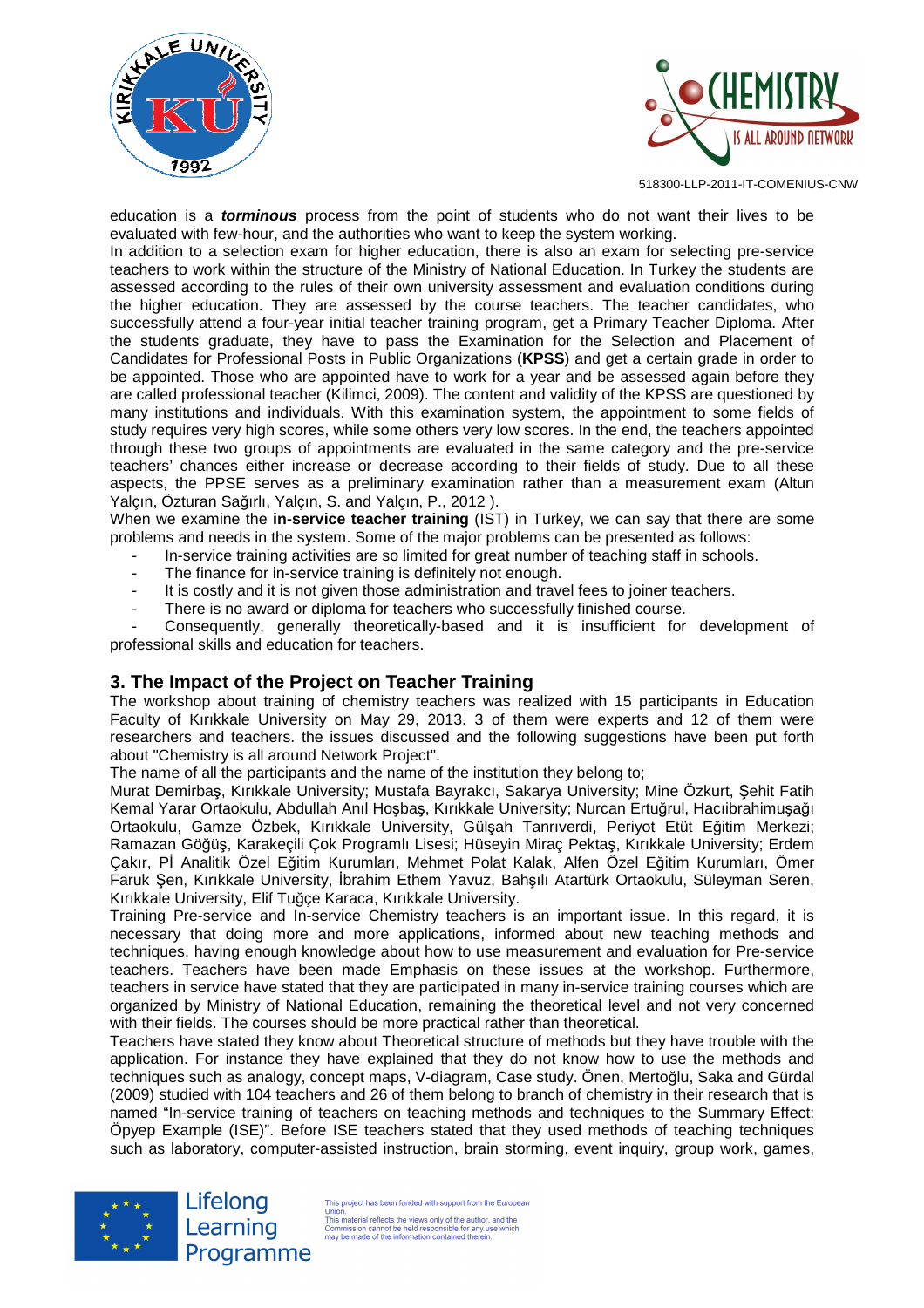



problem-based learning, Field-trip and direct observation, models. After the study of ISE teachers have stated that they will use methods of teaching techniques such as laboratory, computer-assisted instruction, concept maps, Field-trip and direct observation, projects, puzzles, model, drama, brain storming, discovery learning, case studies, story completion, problem-based learning, in the event inquiry, cooperative learning, group work , games, analogy, V diagram, part of teaching, case study.

### **4. Conclusions**

As a result, from the perspective of chemistry education, some chemistry teachers are unaware of the program and confuse the course book with the program itself and the ones who are aware of the program also lack sufficient information regarding its context. This indicates that IST courses and seminars organized by Ministry of National Education to promote the program have fallen short of expectations. A majority of chemistry teachers face difficulty with the extra work brought by the program hence they feel in need of ready-materials appropriate to implement the program (Ceng, Usta, Yıldırım and Ayas, 2010).

Chemistry teachers feel discontent with the fact that in neither preparation not implementation process, their opinions were taken into account in decision-taking phase. It is rather thought-provoking that the practitioners of program, teachers themselves, were not included in this process and it is clear that this failure will inevitably affect attempts on program development adversely. Chemistry teachers need, first of all, IST course that will enable them to conduct their lesson in line with the approach introduced by the renewed Chemistry Program. Within this scope the designated IST needs can be given as below (Ceng etc, 2010):

- Methods that fit into the approach necessitated by the new chemistry program,
- Selecting appropriate methods for the topics, preparing sample lessons with these methods,
- Informing about measurement and evaluation,
- Conducting sample lessons in an environment where teachers are students.

# **5. Bibliography and References**

- Altun Yalçın, S., Özturan Sağırlı, M., Yalçın, S., & Yalçın, P. (2012, 30 June). The examination of the Public Personnel Selection Examination (PPSE) in the of light pre-service teachers opinions. Mevlana International Journal of Education (MIJE), 1(2), 72-87.
- Bayrakcı, M. (2009). In-Service Teacher Training in Japan and Turkey: A Comparative Analysis of Institutions and Practices. Australian Journal of Teacher Education, 1(34), 10-29.
- Bilir, A. (2011). The historical evolution of teacher training and employment politicies in Turkey. Ankara University, Journal of Faculty of Educational Sciences,, 2(44), 223-246.
- Ceng, Z., Dönmez Usta, N., Yıldırım, N., & Ayas, A. (2010). Determining in-service training needs of chemistry teachers: A study on the 9 th grade new chemistry program. Procedia Social and Behavioral Sciences, 2(2), 2858-2862.
- Çakmak, S., Gezer Faslı, F., & Atanur Baskan, G. (2013). Analysing Teacher Training And Education Systems In England, Turkey And Turkish Republic Of Northern Cyprus And Offering Suggestions For The Problems Encounted In Teacher Training In Turkish Republic Of Northern Cyprus. Procedia Social and Behavioral Sciences(89), 798 – 805.
- Devlet Memurları Kanunu [Civil Servants' Law]. (23/07/1965). Resmi Gazete. 12056.
- http://en.wikipedia.org/wiki/Student\_Selection\_and\_Placement\_System. Date accessed 31.10.2013
- http://webcache.googleusercontent.com/search?q=cache:K9FvSCCYGkcJ:https://www.itslearning.co m/data/231/64/TEACHER%2520TRAINING%2520SYSTEM.ppt+&cd=4&hl=tr&ct=clnk&gl=tr. Date accessed 31.10.2013
- Kilimci, S. (2009). Teacher Training in Some EU Countries and Turkey: How similar are they? Procedia Social and Behavioral Sciences(1), 1975–1980.
- Köyalan, A. (2011). Cross-cultural reflections of teacher trainers on in-service training. Contemporary Online Language Education Journal(1), 130-143.
- Milli Eğitim Temel Kanunu [National Education Principal Law]. (14/06/1973). Resmi Gazete. 14574.



Lifelong Learning Programme

This project has been funded with support from the Europear This project has been funded with support from the Europ<br>Union.<br>This material reflects the views only of the author, and the<br>Commission cannot be held responsible for any use which<br>may be made of the information contained